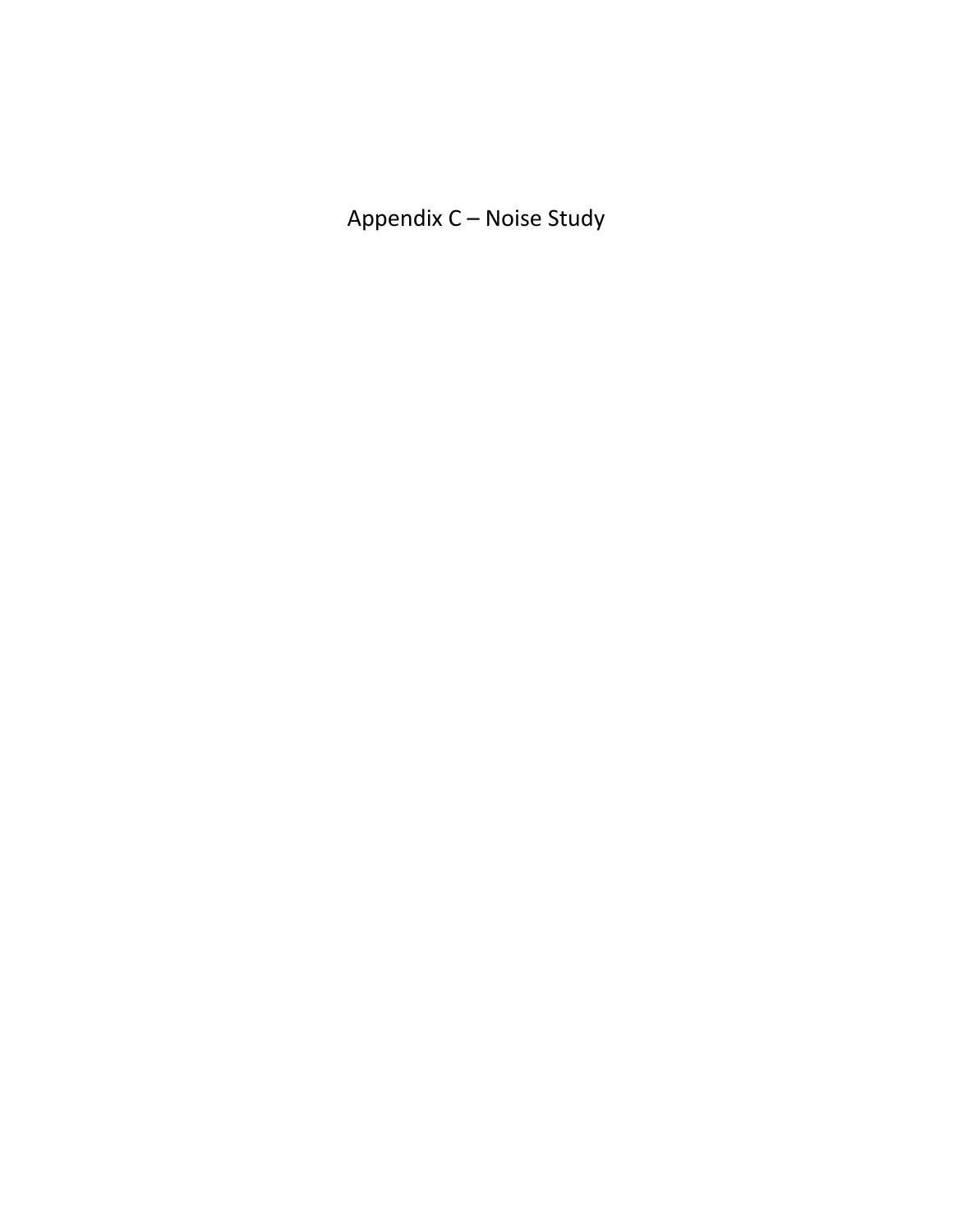# **Noise Impact Assessment for the Proposed Eastern Kings Wind Plant – Phase 2**

**Revision 1** 

**Prepared for:** 

**PEI Energy Corporation** 

**Prepared by:** 

**Frontier Power Systems Inc. PO Box 22068 Parkdale Charlottetown, PE C1A 9J2** 

**October 2019**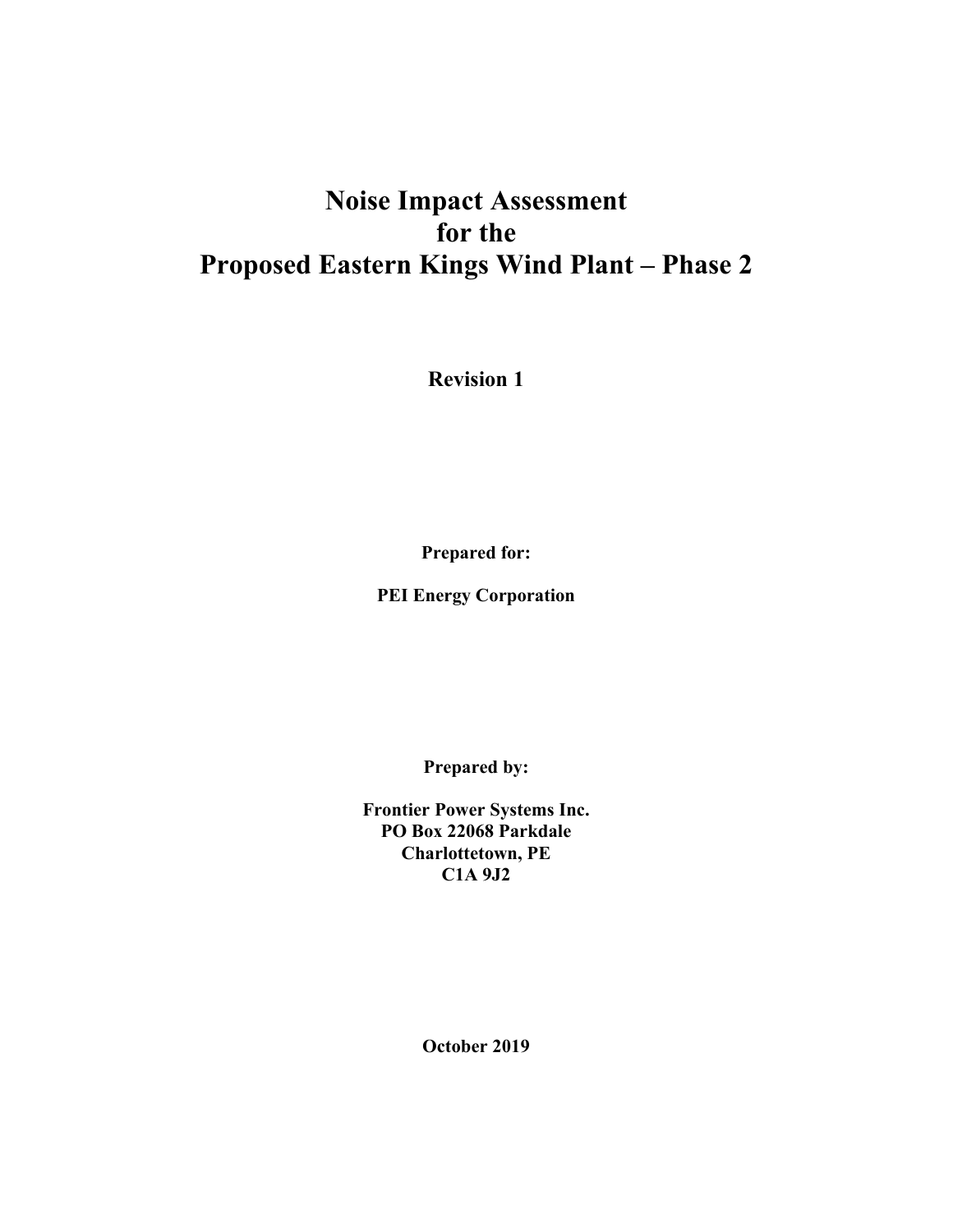## **Table of Contents**

| 1.0                     |       |  |
|-------------------------|-------|--|
| 2.0                     |       |  |
|                         |       |  |
| 3.0                     |       |  |
| 3.1                     |       |  |
| 32                      |       |  |
|                         | 3.2.1 |  |
|                         | 3.2.2 |  |
|                         | 3.2.3 |  |
|                         | 33    |  |
|                         | 3.4   |  |
| $\overline{\mathbf{4}}$ |       |  |
| 5                       |       |  |
| 5.1                     |       |  |
| 5.2                     |       |  |
|                         |       |  |
| 5.3                     |       |  |
|                         | 5.3.1 |  |
|                         | 5.3.2 |  |
|                         | 5.3.3 |  |
|                         |       |  |
|                         | 5.4.1 |  |
|                         | 5.4.2 |  |
| 5.5                     |       |  |
| 6.0                     |       |  |

### **List of Tables**

## **List of Figures**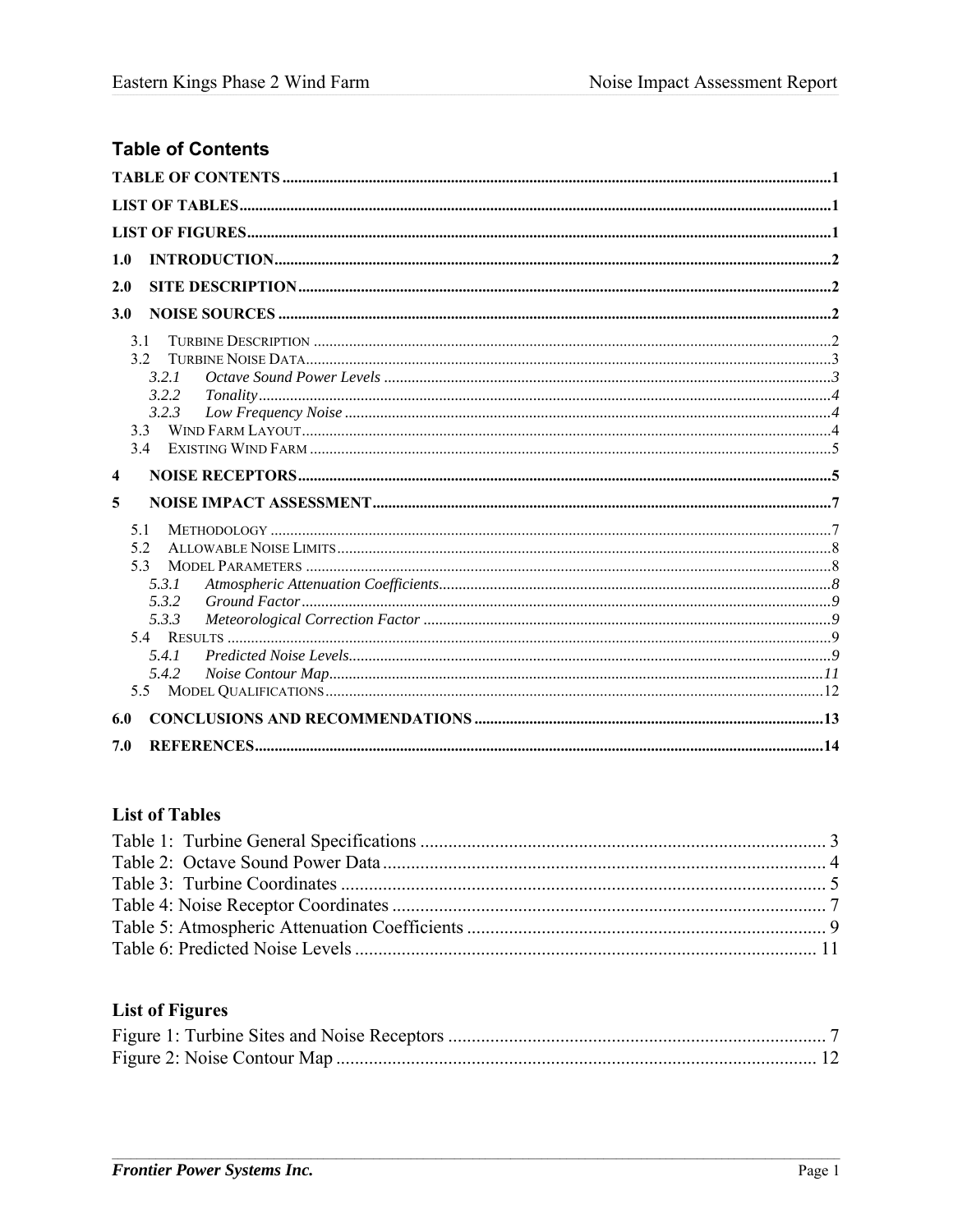## **1.0 Introduction**

Frontier Power Systems Inc has been engaged by the PEI Energy Corporation to conduct a noise impact assessment of the proposed Eastern Kings Wind Plant – Phase 2, located in Kings County, Prince Edward Island.

The project will consist of 7 wind turbines and have a total generating capacity of 29.4MW. The proposed turbines have a 138m rotor diameter, a hub height of 108m, and generating capacity of 4.2MW each.

This report outlines the following activities which were required to complete the noise impact assessment:

- Acquisition and review of noise data for the proposed wind turbine generator.
- Identification of all noise sensitive areas (noise receptors) within 1500 meters of the existing and proposed turbine sites.
- Noise propagation modeling using the ISO 9613-2 calculation method.
- Prediction of noise levels at each noise receptor, mapping of noise contours, and comparison to regulatory limits.

# **2.0 Site Description**

The proposed East Kings Wind Plant – Phase 2 (EKWP2) is located on the northeastern tip of the Province of PEI between Elmira and East Point, Kings County. It is within the Rural Municipality of Eastern Kings, approximately 20 kilometers east of the Town of Souris. The project is located to the south of an existing 30 MW wind plant that was installed in 2006. Electrical connection of the EKWP2 project will be made through the existing substation.

The project footprint represents approximately 140 hectares (ha). The project area is composed of forested land that is predominantly mixed and the general surrounding land use is agriculture.

A number of residential properties are located in the vicinity of the project area, along the Elmira Road, to the east of the project, the Northside Road to the north and the East Point Road to the south and east.

# **3.0 Noise Sources**

## 3.*1 Turbine Description*

The Enercon E138/4.2 is the proposed wind turbine for the EKWP2 project. The E138/4.2 is a 3 bladed, up-wind, pitch regulated turbine, mounted on a tubular steel tower. The proposed configuration has a 138m rotor diameter, a generating capacity of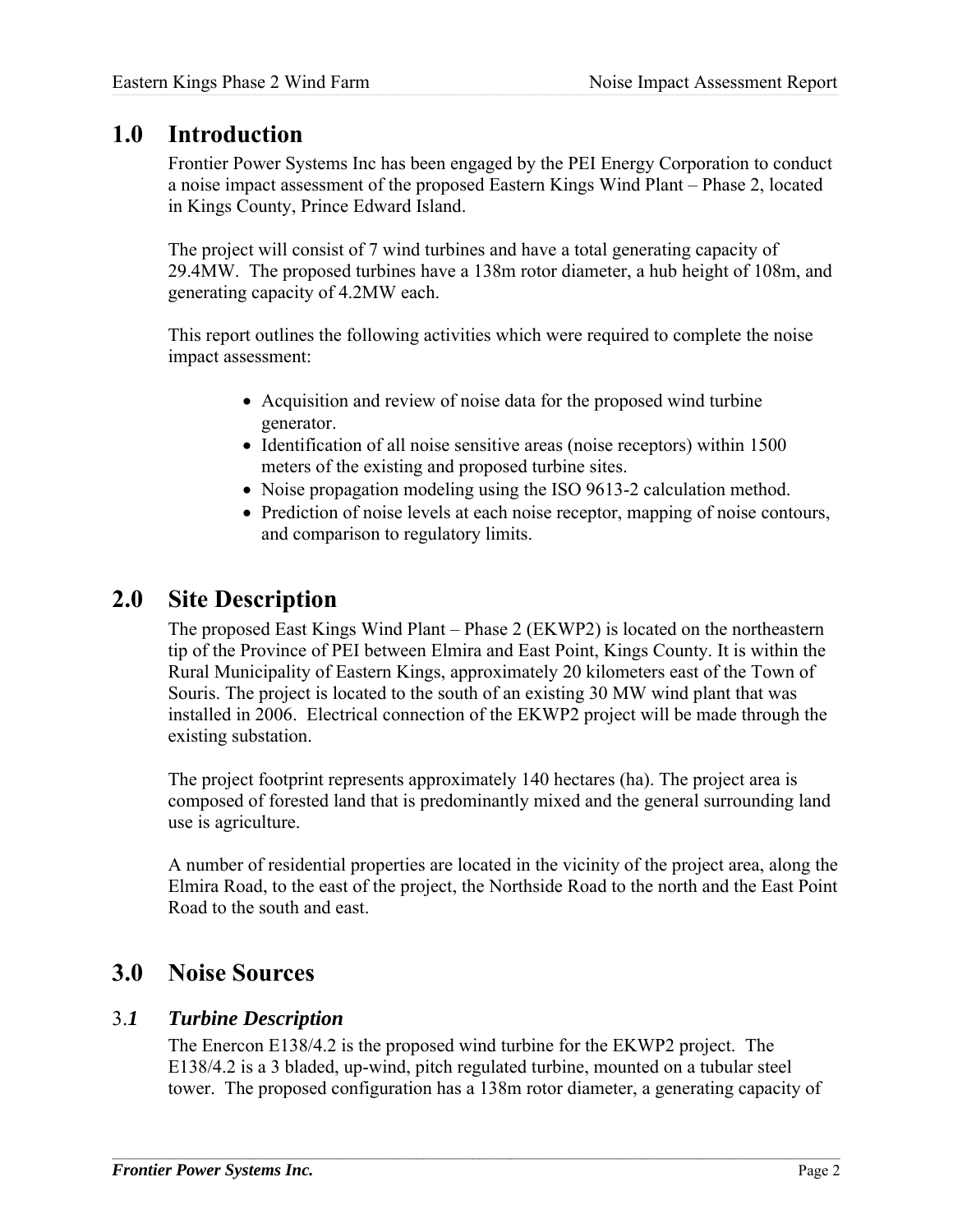4.2MW, and a hub height of 108m. The cut-in wind speed is 3m/s and cut-out wind speed is 25m/s. Rated power is reached at a wind speed of approximately 14m/s. The rotational speed of the rotor ranges from 5.0 RPM to 11.1 RPM. These general specifications are summarized in table 1.

| E138 EP3-108-4.2 General Specifications |                |  |  |  |  |  |
|-----------------------------------------|----------------|--|--|--|--|--|
| Rotor Diameter (m)                      | 138            |  |  |  |  |  |
| Hub Height (m)                          | 108            |  |  |  |  |  |
| Generating Capacity (MW)                | 4.2            |  |  |  |  |  |
| Cut-in Wind Speed $(m/s)$               | $\mathfrak{D}$ |  |  |  |  |  |
| Cut-out Wind Speed $(m/s)$              | 28             |  |  |  |  |  |
| Wind Speed for Rated Power (m/s)        | 14             |  |  |  |  |  |
| Rotor Speed (RPM)                       | $5.0 - 11.1$   |  |  |  |  |  |

**Table 1: Turbine General Specifications** 

### *3.2 Turbine Noise Data*

Noise emission data for the E-138 EP3-108,4.2 MW turbine was obtained from the turbine manufacturer in accordance with the IEC 61400-11 standard for wind turbine noise measurement.

The Enercon document *"*Annex 03-04 Power Curve, Sound Power Level and Thrust Coefficient*"* provides overall and octave band sound power levels at various wind speeds and hub heights for the E138 EP3-108/4.2 The highest expected sound power level is 106.0 dB(A).

### **3.2.1 Octave Sound Power Levels**

The ISO 9613-2 noise model calculates atmospheric attenuation by octave band and therefore, octave sound power levels are required as input to the model. Octave sound power levels were provided by the turbine manufacturer and are summarized in Table 2 below.

| E138 EP3-108/4.2 Octave Sound Power Data |          |  |  |  |  |  |  |
|------------------------------------------|----------|--|--|--|--|--|--|
| Octave Band                              | $L_{wa}$ |  |  |  |  |  |  |
| Hz.                                      | dB(A)    |  |  |  |  |  |  |
| 31.5                                     | 75.5     |  |  |  |  |  |  |
| 63                                       | 87.2     |  |  |  |  |  |  |
| 125                                      | 93.0     |  |  |  |  |  |  |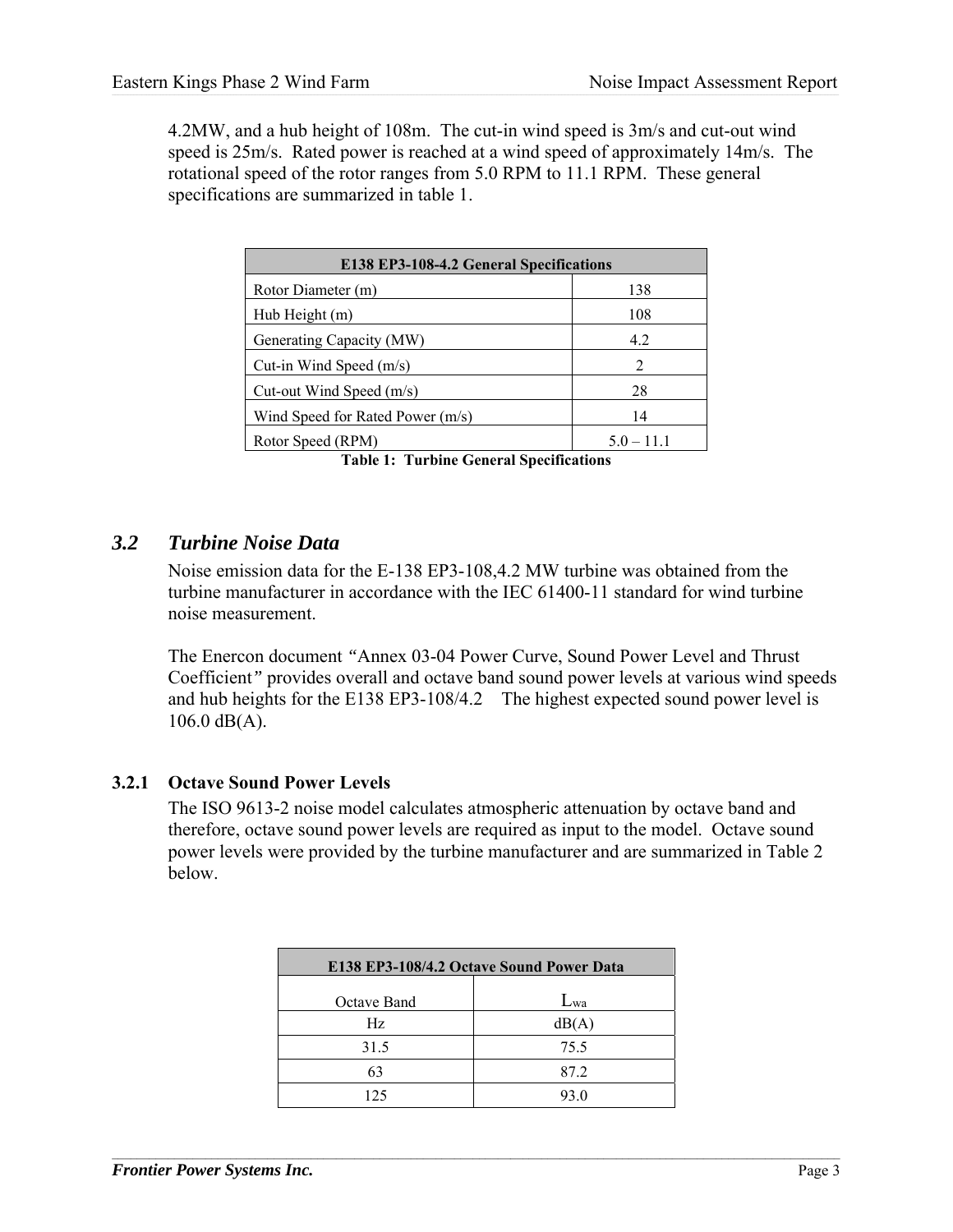| 250  | 95.7  |
|------|-------|
| 500  | 98.2  |
| 1000 | 100   |
| 2000 | 100.9 |
| 4000 | 96.4  |
| 8000 | 81.5  |
|      |       |

**Table 2: Octave Sound Power Data** 

### **3.2.2 Tonality**

Tonality is a characteristic of noise which is caused by high sound power levels at a narrow band of frequencies, when compared to the rest of the frequency spectrum. Generally, noise containing tones is more perceptible to the human ear and increases the likelihood of annoyance. Most wind turbine noise is broadband and distributed across the audible frequency spectrum. However, mechanical noise from the gearbox, generator, and other ancillary equipment in the nacelle has the potential to contain tones.

The measurement of tonality is a requirement under the IEC 61400-11 standard. The noise specification document for the E138 EP3108/4.2 (Annex 03-04 Power Curve, Sound Power Level and Thrust Coefficient) indicates that tonal audibility will be less than 1 dB over the entire operational range. Tonal audibility lower than 4 dB is not considered significant under ISO 1996-2, Annex C, "Objective method for assessing the audibility of tones in noise". This is consistent with reduced mechanical noise from the direct drive design and indicates tonality should not be an issue.

### **3.2.3 Low Frequency Noise**

Low frequency noise or 'infrasound' has not been considered in this noise impact assessment. Low frequency noise testing is not required under IEC 61400-11. In general, modern wind turbines do not exhibit significant low frequency noise emissions.

## *3.3 Wind Farm Layout*

The turbine layout was determined using a wind farm design software package to optimize the turbine sites for energy generation. The software includes a noise propagation model, which prevents the optimization process from placing turbines where they will exceed the specified noise limit at nearby receptor locations. The proposed wind farm layout is shown in figure 1 and UTM coordinates for the 7 turbines are summarized in table 3.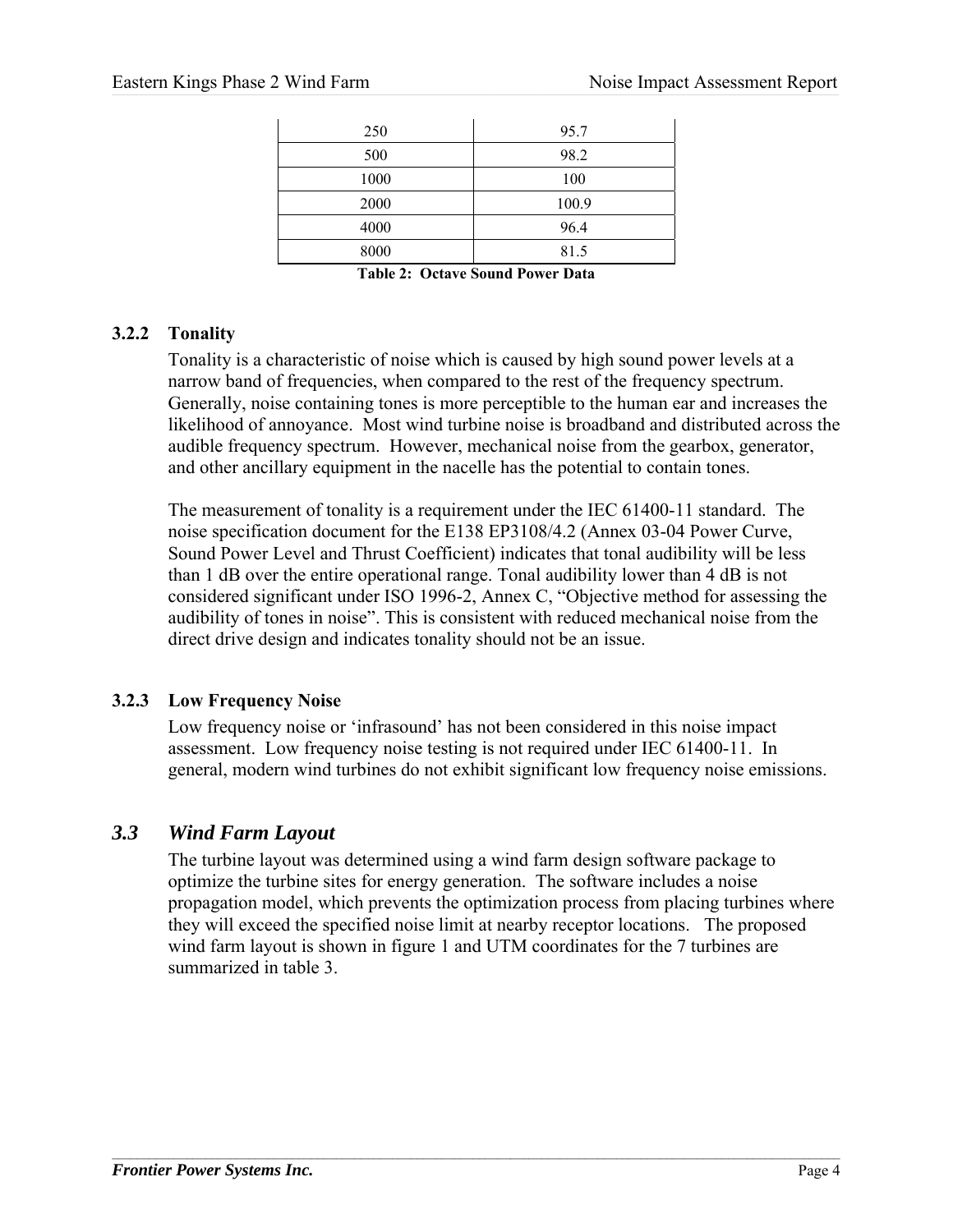| <b>Turbine Coordinates (UTM Zone 20 NAD83)</b> |         |          |                     |  |  |  |  |
|------------------------------------------------|---------|----------|---------------------|--|--|--|--|
| Turbine                                        | Easting | Northing | Elevation           |  |  |  |  |
| ID                                             | (m)     | (m)      | $(m \text{ as} l.)$ |  |  |  |  |
| 1                                              | 572895  | 5143987  | 28                  |  |  |  |  |
| 2                                              | 573410  | 5144075  | 26                  |  |  |  |  |
| 3                                              | 573969  | 5144214  | 18                  |  |  |  |  |
| 4                                              | 574571  | 5144208  | 18                  |  |  |  |  |
| 5                                              | 575015  | 5144142  | 18                  |  |  |  |  |
| 6                                              | 573486  | 5142950  | 28                  |  |  |  |  |
|                                                | 573866  | 5143231  | 23                  |  |  |  |  |

**Table 3: Turbine Coordinates** 

## *3.4 Existing Wind Farm*

The proposed project is located to the south of ten (10) existing wind turbines. These are Vestas V90 3MW turbines on 80m towers. The existing turbines were included as noise sources in the noise propagation model. The predicted sound pressure level at all receptor locations is the cumulative result from both proposed and existing wind turbines.

# **4 Noise Receptors**

The project area was assessed to identify all noise sensitive areas (receptors) within 1500m of the proposed and existing turbine sites. In most cases receptors up to 2000m or more were also included. A total 132 receptors were identified, consisting primarily of permanent residences, seasonal residences, and several buildings which appear to be uninhabited. Figure 1 shows the receptor database in relation to the proposed turbine sites. The receptor coordinates are summarized in table 4.

|                | <b>Noise Receptor Coordinates (UTM Zone 20 NAD83)</b> |                 |                                  |                                              |                |                |                 |                                  |                                              |
|----------------|-------------------------------------------------------|-----------------|----------------------------------|----------------------------------------------|----------------|----------------|-----------------|----------------------------------|----------------------------------------------|
| Receptor<br>ID | Easting<br>(m)                                        | Northing<br>(m) | Elevation<br>$(m \text{ as} l.)$ | Distance to<br><b>Nearest</b><br>Turbine (m) | Receptor<br>ID | Easting<br>(m) | Northing<br>(m) | Elevation<br>$(m \text{ as} l.)$ | Distance to<br><b>Nearest</b><br>Turbine (m) |
|                | 571319                                                | 5145149         | 23                               | 1958                                         | 67             | 573790         | 5141850         | 30                               | 1142                                         |
| $\overline{2}$ | 571472                                                | 5145214         | 22                               | 1879                                         | 68             | 573700         | 5141935         | 34                               | 1037                                         |
| 3              | 571550                                                | 5145281         | 21                               | 1867                                         | 69             | 573575         | 5141873         | 34                               | 1081                                         |
| $\overline{4}$ | 571636                                                | 5145356         | 20                               | 1860                                         | 70             | 573508         | 5141852         | 34                               | 1099                                         |
| 5              | 571448                                                | 5145478         | 16                               | 2078                                         | 71             | 573476         | 5141615         | 33                               | 1335                                         |
| 6              | 571673                                                | 5145527         | 16                               | 1966                                         | 72             | 573403         | 5141644         | 33                               | 1308                                         |
| 7              | 571791                                                | 5145657         | 14                               | 2002                                         | 73             | 573348         | 5141606         | 35                               | 1351                                         |
| 8              | 571888                                                | 5145662         | 15                               | 1955                                         | 74             | 573224         | 5141632         | 36                               | 1343                                         |
| 9              | 571894                                                | 5145753         | 14                               | 2030                                         | 75             | 573158         | 5141559         | 38                               | 1429                                         |
| 10             | 572494                                                | 5145991         | 6                                | 2043                                         | 76             | 573232         | 5141526         | 36                               | 1447                                         |
| 11             | 572668                                                | 5145406         | 15                               | 1437                                         | 77             | 573103         | 5141443         | 37                               | 1555                                         |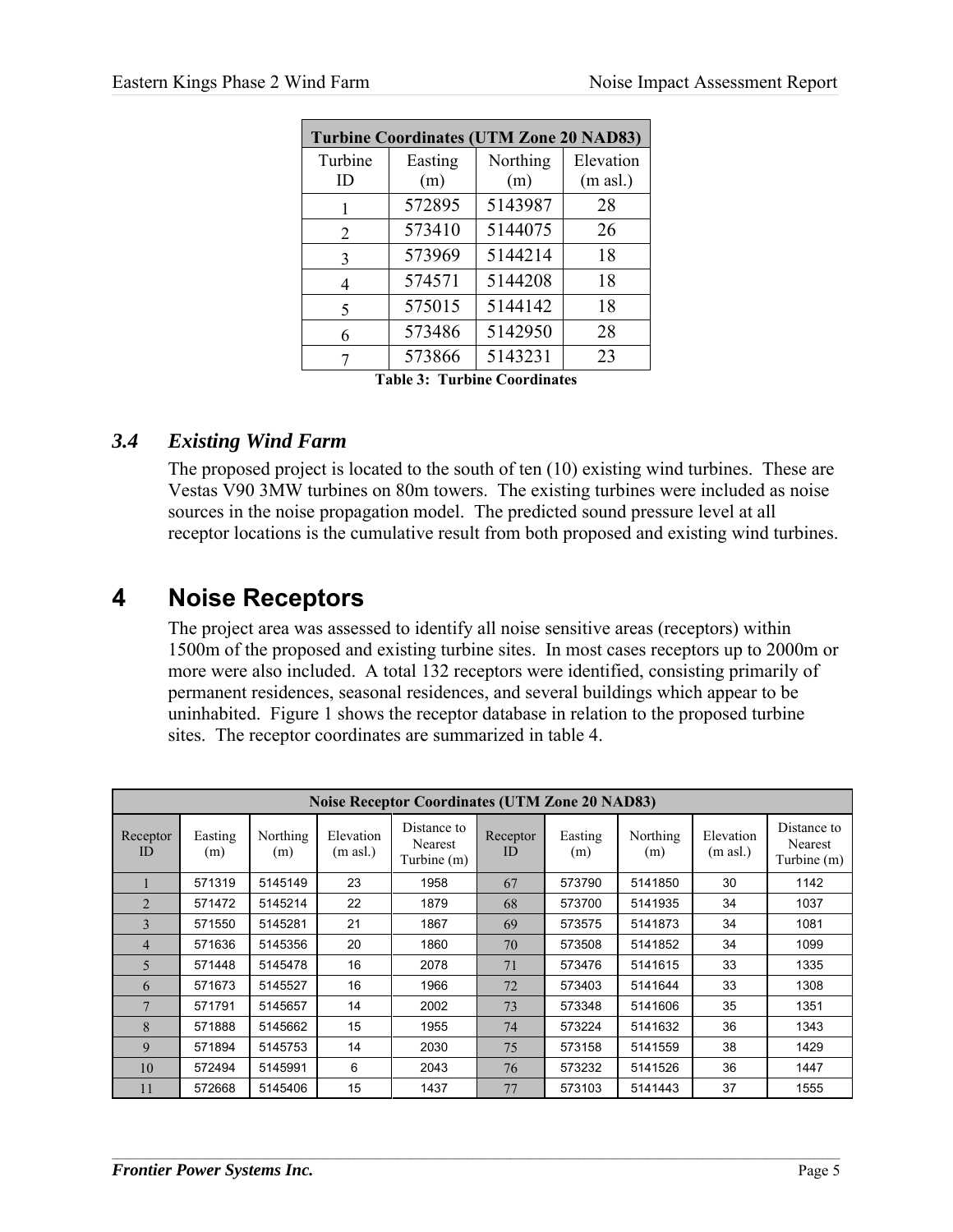| 12     | 572726 | 5146112 | 6              | 2131 | 78  | 573077 | 5141542 | 38 | 1466 |
|--------|--------|---------|----------------|------|-----|--------|---------|----|------|
| 13     | 572786 | 5146167 | 6              | 2183 | 79  | 573032 | 5141486 | 38 | 1533 |
| 14     | 573097 | 5145972 | 9              | 1923 | 80  | 572857 | 5141466 | 38 | 1611 |
| 15     | 573141 | 5146014 | 11             | 1958 | 81  | 572827 | 5141453 | 37 | 1635 |
| 16     | 573139 | 5146091 | 12             | 2034 | 82  | 572806 | 5141350 | 31 | 1738 |
| 17     | 573262 | 5146118 | 13             | 2031 | 83  | 572754 | 5141331 | 30 | 1777 |
| 18     | 573361 | 5146015 | 14             | 1901 | 84  | 572572 | 5141389 | 34 | 1809 |
| 19     | 572943 | 5146223 | 9              | 2198 | 85  | 572610 | 5141175 | 22 | 1979 |
| $20\,$ | 573180 | 5146177 | 12             | 2114 | 86  | 573032 | 5141648 | 38 | 1379 |
| 21     | 573106 | 5146311 | 6              | 2257 | 87  | 572942 | 5141687 | 36 | 1375 |
| 22     | 573232 | 5146299 | $\overline{7}$ | 2212 | 88  | 572883 | 5142049 | 33 | 1084 |
| 23     | 573303 | 5146206 | 12             | 2101 | 89  | 572838 | 5142134 | 32 | 1042 |
| 24     | 573496 | 5146296 | 8              | 2135 | 90  | 572734 | 5142135 | 32 | 1108 |
| 25     | 573509 | 5146323 | 8              | 2159 | 91  | 572494 | 5142530 | 33 | 1077 |
| 26     | 574367 | 5146236 | 10             | 2038 | 92  | 572520 | 5142671 | 34 | 1005 |
| 27     | 574640 | 5145982 | 14             | 1775 | 93  | 572481 | 5142725 | 35 | 1030 |
| 28     | 574644 | 5145909 | 16             | 1702 | 94  | 572367 | 5142802 | 39 | 1129 |
| 29     | 574725 | 5145949 | 14             | 1748 | 95  | 572259 | 5142883 | 40 | 1229 |
| 30     | 575150 | 5145912 | 9              | 1775 | 96  | 572327 | 5142922 | 39 | 1160 |
| 31     | 575016 | 5145614 | 13             | 1472 | 97  | 572363 | 5142978 | 38 | 1123 |
| 32     | 576236 | 5145564 | 10             | 1874 | 98  | 572264 | 5143018 | 37 | 1157 |
| 33     | 576349 | 5145541 | 12             | 1934 | 99  | 572204 | 5142972 | 38 | 1228 |
| 34     | 576380 | 5145322 | 14             | 1804 | 100 | 572154 | 5143006 | 38 | 1230 |
| 35     | 576463 | 5145367 | 14             | 1896 | 101 | 572235 | 5143054 | 37 | 1143 |
| 36     | 576502 | 5145318 | 15             | 1896 | 102 | 572222 | 5143177 | 36 | 1053 |
| 37     | 576540 | 5145338 | 15             | 1938 | 103 | 572063 | 5143106 | 37 | 1212 |
| 38     | 576539 | 5145522 | 13             | 2056 | 104 | 572029 | 5143131 | 37 | 1218 |
| 39     | 576605 | 5145570 | 12             | 2137 | 105 | 571956 | 5143220 | 37 | 1213 |
| 40     | 576649 | 5145588 | 12             | 2181 | 106 | 572099 | 5143264 | 36 | 1075 |
| 41     | 576730 | 5145595 | 11             | 2247 | 107 | 572206 | 5143259 | 36 | 1002 |
| 42     | 576753 | 5145648 | 10             | 2299 | 108 | 571988 | 5143321 | 36 | 1125 |
| 43     | 577007 | 5145119 | 15             | 2218 | 109 | 571903 | 5143283 | 37 | 1216 |
| 44     | 577151 | 5145129 | 14             | 2353 | 110 | 571945 | 5143339 | 36 | 1150 |
| 45     | 577130 | 5144542 | 16             | 2153 | 111 | 572037 | 5143381 | 36 | 1051 |
| 46     | 577072 | 5144355 | 16             | 2068 | 112 | 571931 | 5143398 | 36 | 1130 |
| 47     | 577171 | 5144289 | 13             | 2161 | 113 | 571795 | 5143338 | 37 | 1278 |
| 48     | 577447 | 5144367 | 14             | 2442 | 114 | 571735 | 5143404 | 36 | 1298 |
| 49     | 577549 | 5144291 | 14             | 2538 | 115 | 571733 | 5143436 | 36 | 1286 |
| 50     | 576921 | 5144254 | 12             | 1909 | 116 | 571697 | 5143470 | 35 | 1305 |
| 51     | 576816 | 5144180 | 9              | 1802 | 117 | 571740 | 5143525 | 35 | 1244 |
| 52     | 576605 | 5144048 | 8              | 1593 | 118 | 571800 | 5143531 | 35 | 1186 |
| 53     | 576229 | 5143656 | 14             | 1308 | 119 | 571654 | 5143532 | 34 | 1322 |
| 54     | 576607 | 5143536 | $\overline{7}$ | 1703 | 120 | 571212 | 5143645 | 34 | 1718 |
| 55     | 577280 | 5143205 | 6              | 2451 | 121 | 571050 | 5143617 | 41 | 1882 |
| 56     | 576578 | 5142851 | 10             | 2027 | 122 | 571328 | 5143788 | 33 | 1579 |
| 57     | 576589 | 5142741 | 8              | 2107 | 123 | 571178 | 5143909 | 37 | 1719 |
| 58     | 575603 | 5143138 | 22             | 1163 | 124 | 571094 | 5143847 | 40 | 1806 |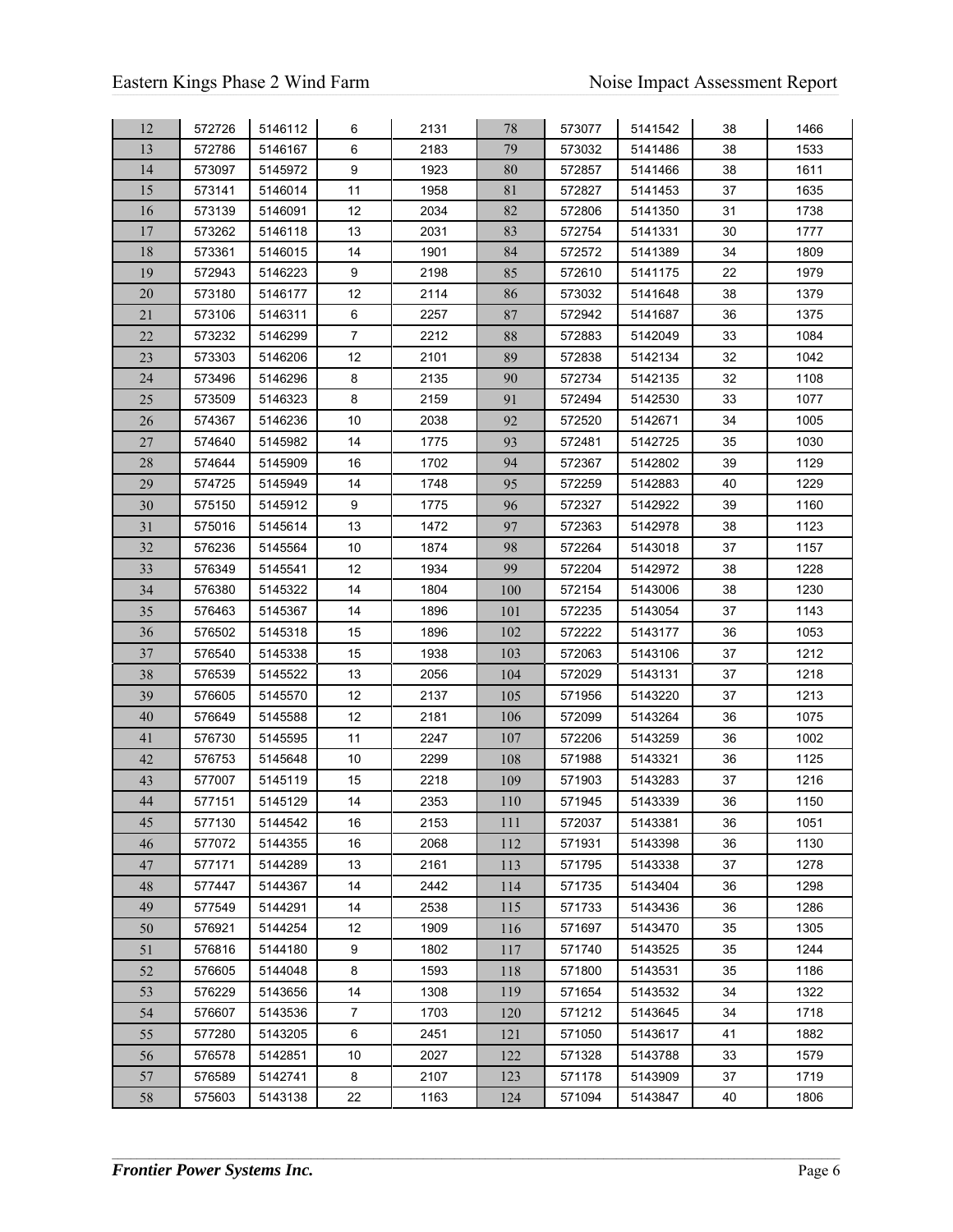| 59 | 575501 | 5143151 | 23 | 1103 | 125 | 571165 | 5144123 | 35 | 1735 |
|----|--------|---------|----|------|-----|--------|---------|----|------|
| 60 | 575200 | 5143007 | 28 | 1150 | 126 | 571165 | 5144362 | 37 | 1770 |
| 61 | 575062 | 5142943 | 30 | 1200 | 127 | 571322 | 5144397 | 34 | 1626 |
| 62 | 574681 | 5142641 | 29 | 1006 | 128 | 570970 | 5144822 | 30 | 2098 |
| 63 | 575246 | 5142361 | 6  | 1632 | 129 | 570923 | 5144883 | 28 | 2166 |
| 64 | 575148 | 5142285 | 5  | 1593 | 130 | 570768 | 5144695 | 37 | 2242 |
| 65 | 574700 | 5142249 | 17 | 1288 | 131 | 570574 | 5144737 | 36 | 2439 |
| 66 | 573822 | 5141941 | 32 | 1063 | 132 | 570495 | 5144924 | 28 | 2577 |

**Table 4: Noise Receptor Coordinates** 



**Figure 1: Turbine Sites and Noise Receptors** 

# **5 Noise Impact Assessment**

## *5.1 Methodology*

The noise impact assessment was conducted by predicting the sound pressure level (noise) from the wind turbines at each receptor location, and comparing to a specified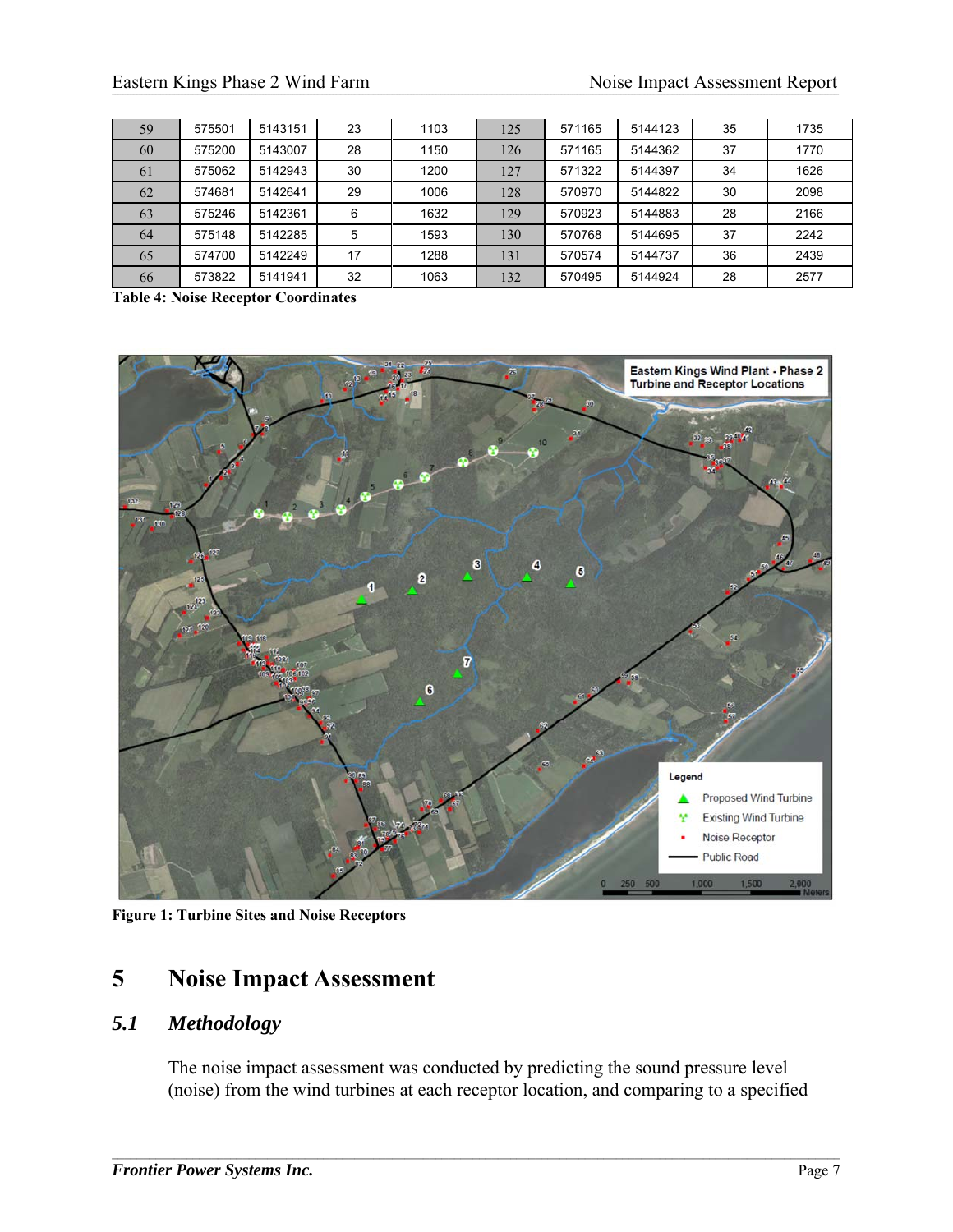noise limit. The receptor noise levels were predicted using a 3 dimensional noise propagation model based on ISO 9613-2 "Acoustics - Attenuation of sound during propagation outdoors". The noise model considers frequency dependant attenuation due to geometric divergence, atmospheric absorption, and ground effect. The model is valid for downwind propagation under a well-developed moderate ground based temperature inversion, which are conditions favorable to noise propagation from source to receiver. The parameters for the noise model are explained in more detail below. The noise model does not consider building acoustics, and therefore the predicted noise levels are valid at the exterior of a receptor building.

### *5.2 Allowable Noise Limits*

Currently there is no provincially or federally regulated noise limit for wind farms on Prince Edward Island. A noise limit of 45 dB(A) is a commonly used guideline for this jurisdiction. The World Health Organization's "Guidelines for Community Noise" identifies the main health risks associated with noise and derives acceptable environmental noise limits for various activities and environments. These noise limits identify 50  $dB(A)$  as the point at which moderate annoyance can begin in outdoor living areas.  $45 \text{ dB}(A)$  is identified as the noise limit outside of a bedroom with the window open, before sleep disturbance can become an issue. The noise limit used for this noise impact assessment is 45 dB(A).

### *5.3 Model Parameters*

#### **5.3.1 Atmospheric Attenuation Coefficients**

Atmospheric attenuation coefficients depend strongly on the frequency of the sound, ambient temperature, and the relative humidity of the air. The atmospheric attenuation coefficients used for this analysis are valid for  $10^{\circ}$ C and  $70\%$  relative humidity. These values are commonly used and represent a conservative choice. Table 5 summarizes the atmospheric attenuation coefficients.

| <b>Atmospheric Attenuation Coefficients</b> |                                |  |  |  |  |  |  |
|---------------------------------------------|--------------------------------|--|--|--|--|--|--|
| Octave Band                                 | <b>Attenuation Coefficient</b> |  |  |  |  |  |  |
| (Hz)                                        | (dB/km)                        |  |  |  |  |  |  |
| 31.5                                        | 0.0                            |  |  |  |  |  |  |
| 63                                          | 0.1                            |  |  |  |  |  |  |
| 125                                         | 0.4                            |  |  |  |  |  |  |
| 250                                         | 1.0                            |  |  |  |  |  |  |
| 500                                         | 1.9                            |  |  |  |  |  |  |
| 1000                                        | 3.7                            |  |  |  |  |  |  |
| 2000                                        | 9.7                            |  |  |  |  |  |  |
| 4000                                        | 32.8                           |  |  |  |  |  |  |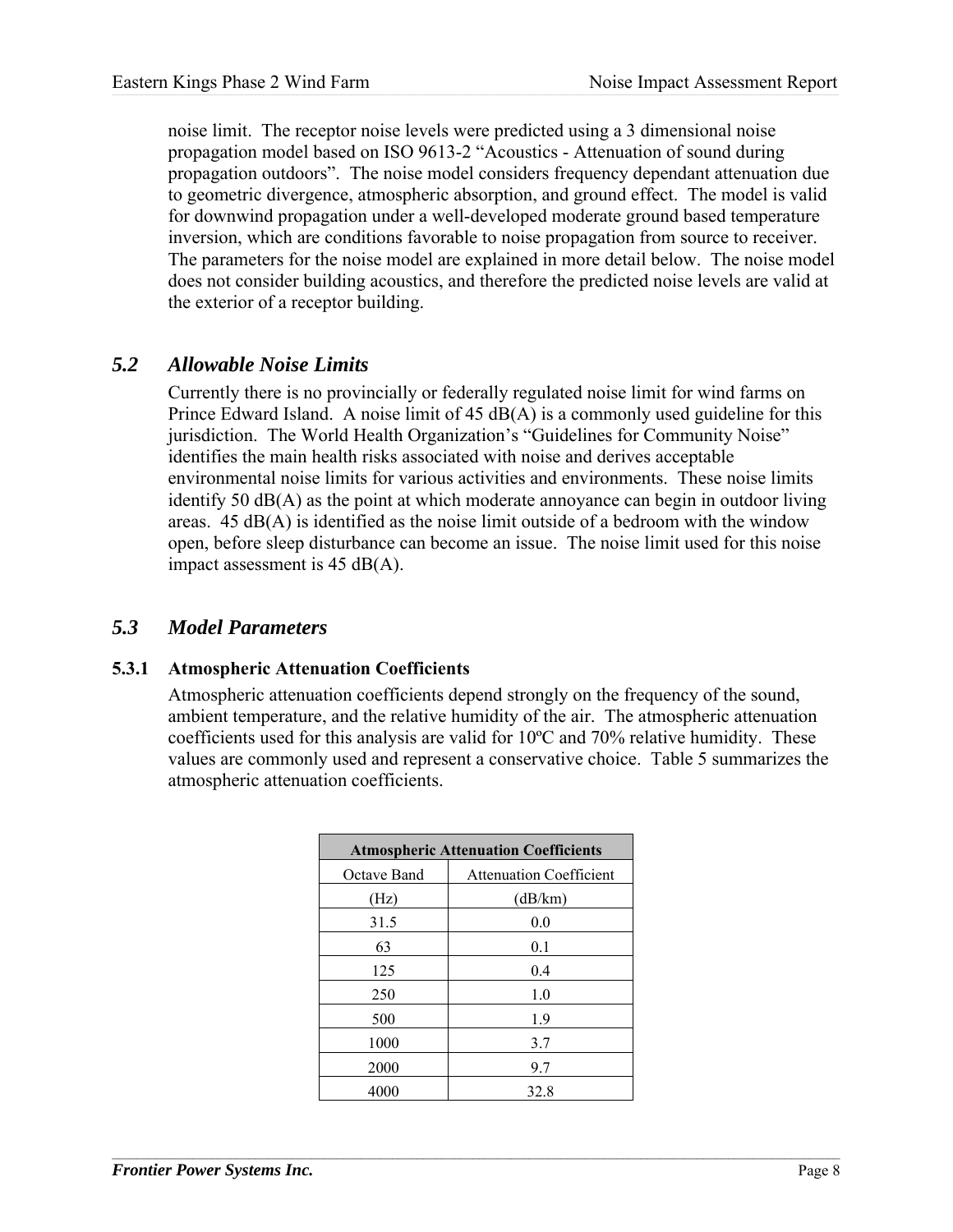

### **5.3.2 Ground Factor**

Ground attenuation is mainly the result of sound reflected by the ground surface interfering with the sound propagating directly from the source to the receiver. Ground attenuation is included in the noise propagation model and requires specification of a ground factor (G). Hard ground, such as pavement, rock, concrete, water, ice, and tamped ground, has a ground factor  $G = 0$ . Hard ground results in higher noise levels at the receiver. Porous ground, such as ground covered by grass, trees, or suitable for the growth of vegetation, including farmland, has a ground factor  $G = 1$ . Porous ground results in lower noise levels at the receiver. Mixed ground is a combination of both hard and porous ground, and has a ground factor between 0 and 1, the value being the fraction of the ground that is porous.

A ground factor of 0.7 was used in this noise model. This value is conservative in that more than 70% of the ground within the modeling area could be considered suitable for the growth of vegetation.

### **5.3.3 Meteorological Correction Factor**

The ISO 9613-2 method considers downwind meteorological conditions favorable to noise propagation from source to receiver. In the case of a wind farm this results in the conservative assumption that all receivers are always downwind from every turbine. In reality this would require an omni-directional wind, or wind blowing from all directions simultaneously. A meteorological correction factor can be applied to predict the long term average sound pressure levels encompassing a wider variety of meteorological conditions.

To maintain a conservative noise analysis, no meteorological correction factor was applied.

### *5.4 Results*

### **5.4.1 Predicted Noise Levels**

The predicted noise level for each receptor is presented in table 6. The predicted noise level is below 45 dB(A) for all receptors, with the exception of receptor 11, which is a participating landowner. It is also important to note that the predicted noise levels for receptors directly north of the phase 1 turbines (receptors 1 through 31) are essentially unchanged by the addition of the proposed phase 2 turbines. The maximum increase in predicted noise level is less than 0.5 dB(A) at any of these receptors.

 $\mathcal{L}_\mathcal{L} = \mathcal{L}_\mathcal{L} = \mathcal{L}_\mathcal{L} = \mathcal{L}_\mathcal{L} = \mathcal{L}_\mathcal{L} = \mathcal{L}_\mathcal{L} = \mathcal{L}_\mathcal{L} = \mathcal{L}_\mathcal{L} = \mathcal{L}_\mathcal{L} = \mathcal{L}_\mathcal{L} = \mathcal{L}_\mathcal{L} = \mathcal{L}_\mathcal{L} = \mathcal{L}_\mathcal{L} = \mathcal{L}_\mathcal{L} = \mathcal{L}_\mathcal{L} = \mathcal{L}_\mathcal{L} = \mathcal{L}_\mathcal{L}$ 

**Predicted Noise Levels**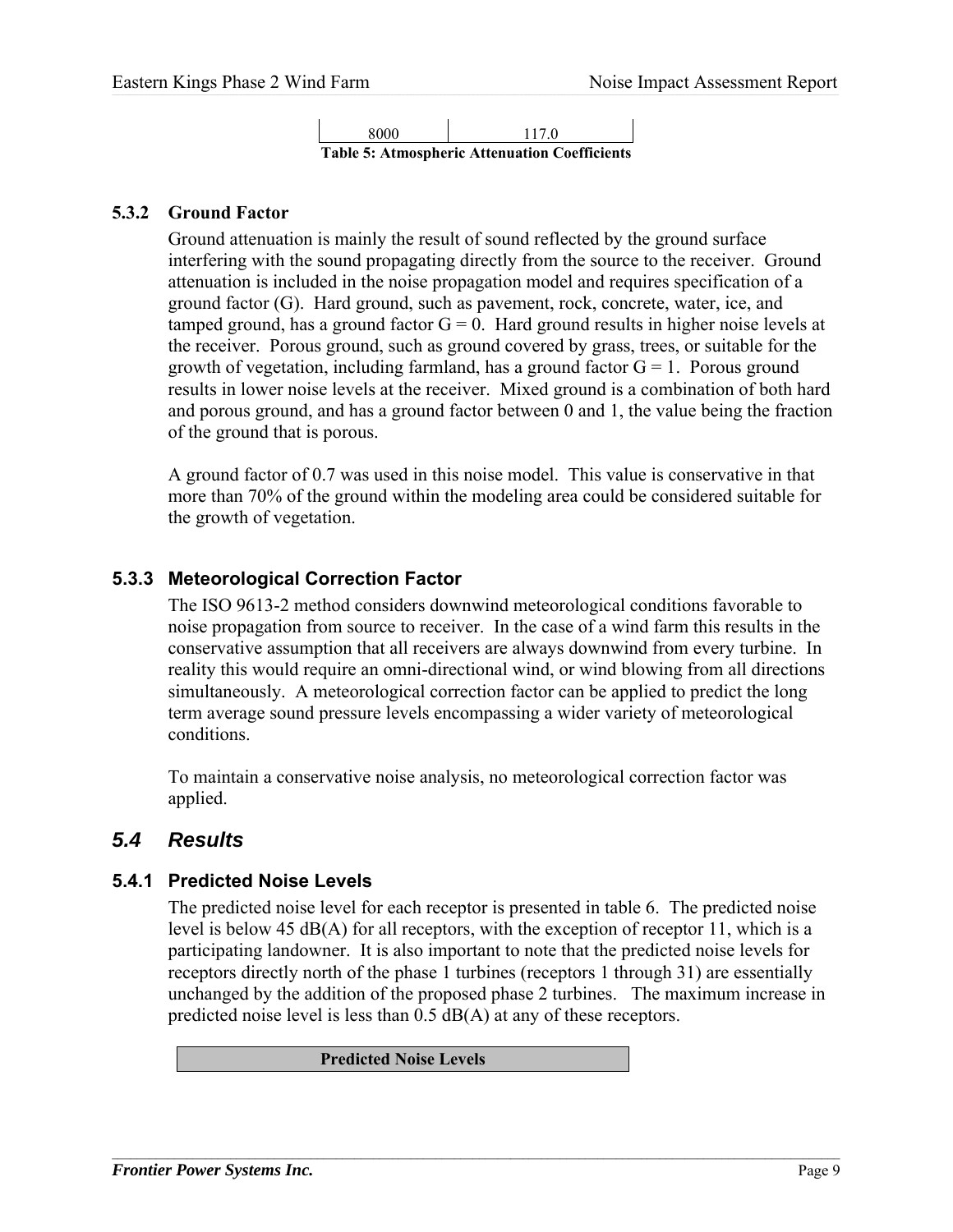| <b>Receptor ID</b> | <b>Sound Pressure</b><br>Level $(dB(A))$ | <b>Receptor ID</b> | <b>Sound Pressure</b><br>Level $(dB(A))$ |  |
|--------------------|------------------------------------------|--------------------|------------------------------------------|--|
| 1                  | 42.92                                    | 67                 | 35.52                                    |  |
| $\overline{2}$     | 44.25                                    | 68                 | 36.15                                    |  |
| 3                  | 44.51                                    | 69                 | 35.79                                    |  |
| 4                  | 44.56                                    | 70                 | 35.65                                    |  |
| 5                  | 42.06                                    | 71                 | 34.28                                    |  |
| 6                  | 43.23                                    | 72                 | 34.42                                    |  |
| $\overline{7}$     | 42.78                                    | 73                 | 34.2                                     |  |
| 8                  | 43.2                                     | 74                 | 34.25                                    |  |
| 9                  | 42.48                                    | 75                 | 33.84                                    |  |
| 10                 | 42.57                                    | 76                 | 33.74                                    |  |
| 11                 | 48.91                                    | 77                 | 33.27                                    |  |
| 12                 | 42.2                                     | 78                 | 33.69                                    |  |
| 13                 | 41.91                                    | 79                 | 33.4                                     |  |
| 14                 | 44.14                                    | 80                 | 33.14                                    |  |
| 15                 | 43.85                                    | 81                 | 33.05                                    |  |
|                    |                                          |                    |                                          |  |
| 16                 | 43.18                                    | 82                 | 32.62                                    |  |
| 17                 | 43.15                                    | 83                 | 32.49                                    |  |
| 18                 | 44.23                                    | 84                 | 32.51                                    |  |
| 19                 | 41.79                                    | 85                 | 31.78                                    |  |
| 20                 | 42.53                                    | 86                 | 34.15                                    |  |
| 21                 | 41.38                                    | 87                 | 34.22                                    |  |
| 22                 | 41.64                                    | 88                 | 35.98                                    |  |
| 23                 | 42.46                                    | 89                 | 36.33                                    |  |
| 24                 | 41.92                                    | 90                 | 36.04                                    |  |
| 25                 | 41.71                                    | 91                 | 37.14                                    |  |
| 26                 | 41.99                                    | 92                 | 37.88                                    |  |
| 27                 | 43.77                                    | 93                 | 37.97                                    |  |
| 28                 | 44.73                                    | 94                 | 37.9                                     |  |
| 29                 | 43.7                                     | 95                 | 37.9                                     |  |
| 30                 | 40.53                                    | 96                 | 38.3                                     |  |
| 31                 | 44.05                                    | 97                 | 38.68                                    |  |
| 32                 | 34.51                                    | 98                 | 38.54                                    |  |
| 33                 | 34.03                                    | 99                 | 38.13                                    |  |
| 34                 | 34.11                                    | 100                | 38.13                                    |  |
| 35                 | 33.71                                    | 101                | 38.61                                    |  |
| 36                 | 33.59                                    | 102                | 39.17                                    |  |
| 37                 | 33.41                                    | 103                | 38.31                                    |  |
| 38<br>39           | 33.25<br>32.94                           | 104<br>105         | 38.32                                    |  |
| 40                 | 32.75                                    |                    | 38.51<br>39.21                           |  |
| 41                 | 32.44                                    | 106<br>107         | 39.55                                    |  |
| 42                 | 32.31                                    | 108                | 39.12                                    |  |
| 43                 | 31.76                                    | 109                | 38.65                                    |  |
| 44                 | 31.26                                    | 110                | 39.07                                    |  |
| 45                 | 31.42                                    | <b>111</b>         | 39.61                                    |  |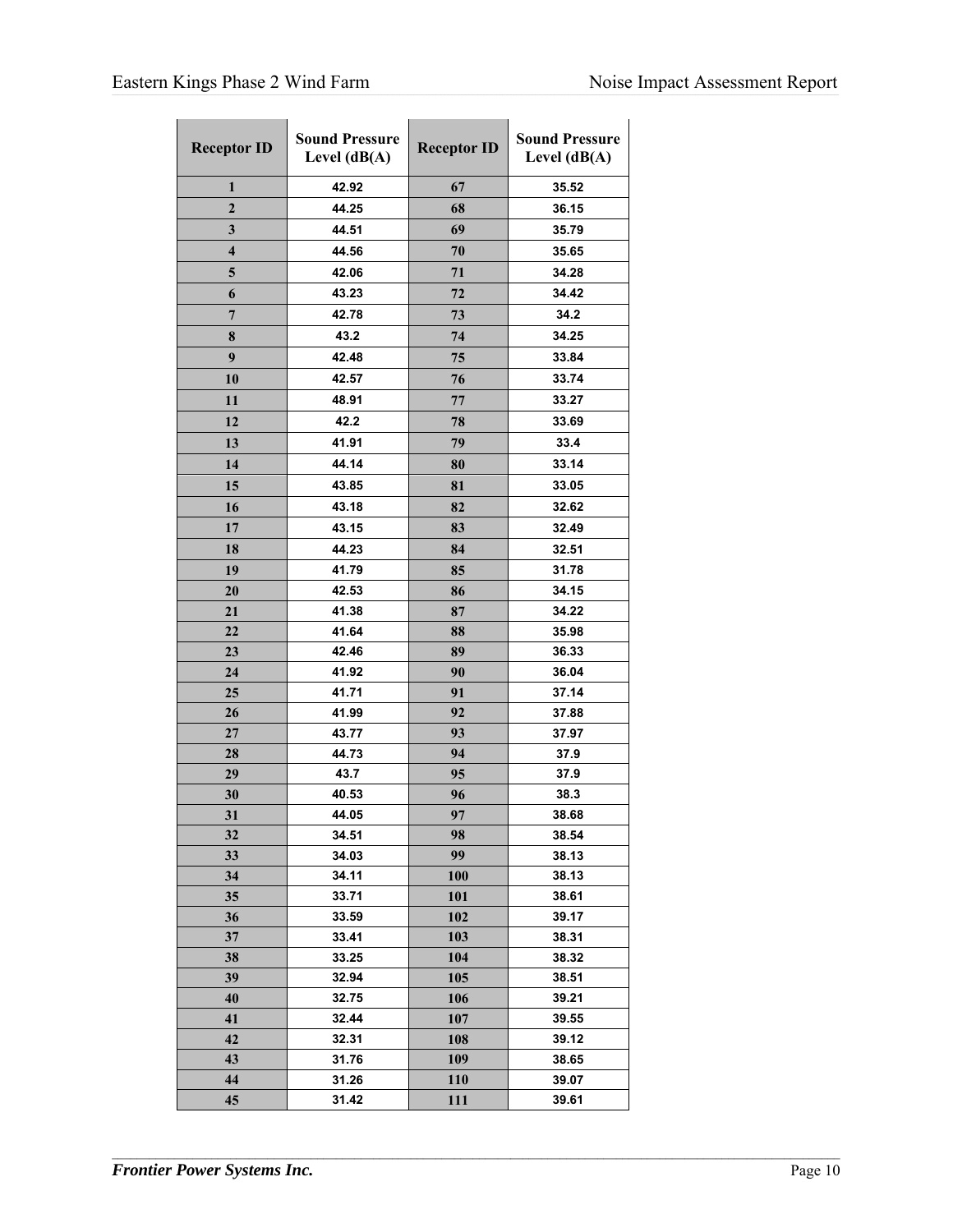| 46 | 31.59 | 112 | 39.33 |
|----|-------|-----|-------|
| 47 | 31.22 | 113 | 38.55 |
| 48 | 30.35 | 114 | 38.68 |
| 49 | 30.02 | 115 | 38.83 |
| 50 | 32.1  | 116 | 38.87 |
| 51 | 32.47 | 117 | 39.32 |
| 52 | 33.26 | 118 | 39.58 |
| 53 | 34.53 | 119 | 39.03 |
| 54 | 32.67 | 120 | 37.73 |
| 55 | 30.03 | 121 | 36.91 |
| 56 | 31.58 | 122 | 38.93 |
| 57 | 31.34 | 123 | 38.73 |
| 58 | 35.96 | 124 | 38.02 |
| 59 | 36.45 | 125 | 39.61 |
| 60 | 37.01 | 126 | 40.65 |
| 61 | 37.24 | 127 | 42.2  |
| 62 | 37.48 | 128 | 39.93 |
| 63 | 34.32 | 129 | 39.52 |
| 64 | 34.34 | 130 | 38.24 |
| 65 | 35.57 | 131 | 36.94 |
| 66 | 36.07 | 132 | 36.46 |

**Table 6: Predicted Noise Levels** 

## **5.4.2 Noise Contour Map**

A noise contour map was produced to show the predicted noise levels throughout the project area. The noise contour map is shown in figure 2.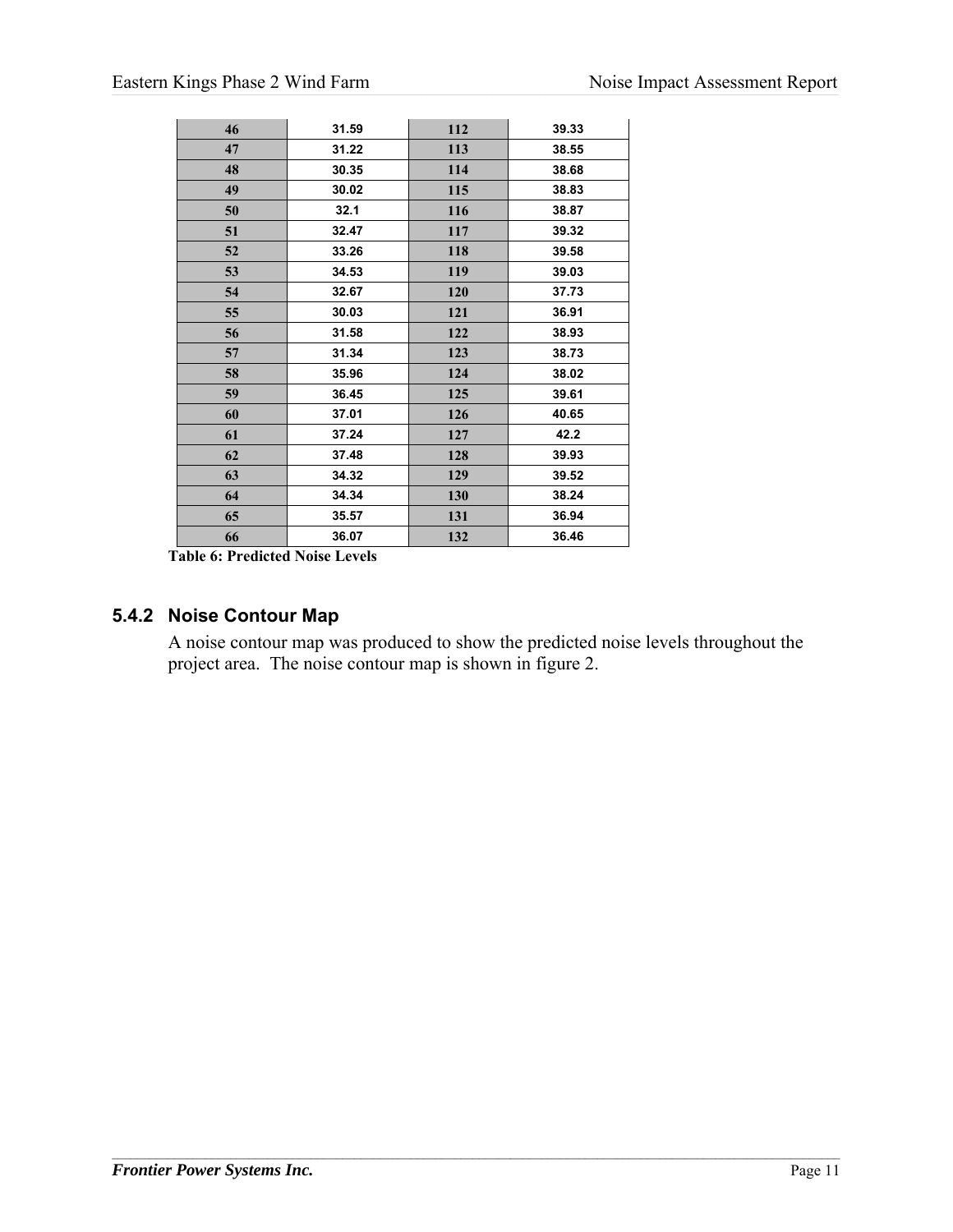

**Figure 2: Noise Contour Map** 

## *5.5 Model Qualifications*

The accuracy of the ISO 9613-2 method is limited to approximately  $+/- 3$  dB. Due to the uncertainty associated with noise propagation modeling, it important to use conservative input data and parameters for the model. The noise model and input data used for this analysis contain the following conservative input data:

- Worst case turbine sound power level of 106.0 dB(A) under all operating conditions.
- A ground factor of 0.7 when the actual fraction of porous ground is actually in excess of 0.9.
- Modeling favorable downwind propagation conditions for all turbine sites simultaneously.

Given the conservativeness of the noise model inputs and parameters, the predicted noise levels at the receptors should be somewhat 'worst case' compared to the long term average noise levels that are actually encountered. However, there may be certain conditions under which the noise level at a receptor is higher than, or is perceived to be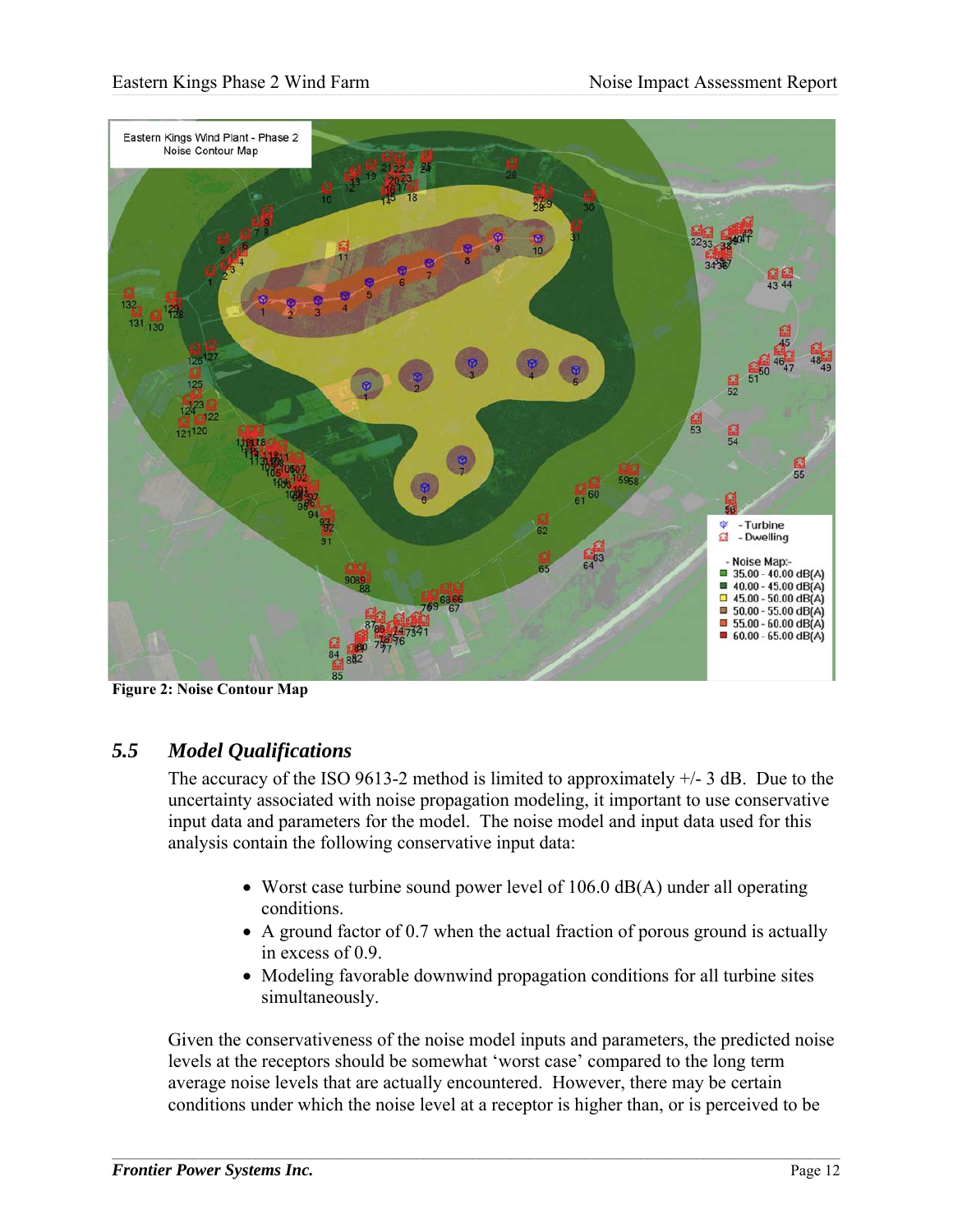higher than, what is predicted. These conditions could include periods of high atmospheric stability and high wind shear, leading to low background noise levels at ground level. Temperature inversions may also periodically increase the sound pressure level at a receptor.

# **6.0 Conclusions and Recommendations**

The noise impact from the proposed Eastern Kings Wind Project- Phase 2 has been assessed by modeling the noise propagation from the wind turbines and comparing the predicted noise levels to an established noise limit. The noise limit used for this assessment was 45 dB(A). The predicted noise levels do not exceed 45 dB(A) at any of the receptors surrounding the project area, with the exception of receptor 11, which is a participating landowner. It is important to note that the predicted noise levels for receptors directly north of the phase 1 turbines (receptors 1 through 31) are essentially unchanged by the addition of the proposed phase 2 turbines. The maximum increase in predicted noise level is less than  $0.5$  dB(A) at each of these receptors. No adverse impact related to noise is expected during normal operation of the proposed wind farm. It is also important to add that Phase 2 of the development has a very modest impact on those receptors that were previously unaffected by the original wind plant installed in 2006. Those receptors, particularly along the southern sections of the Elmira Road and along the East Point Road to the south are predicted to have noise levels less than 40  $dB(A)$ 

Due to the variability in human perception of noise and the potential occurrence of higher noise levels during some meteorological conditions, certain noise complaint mitigation measures may be required. It is recommended that wind farm operator establish a noise complaint mitigation protocol to receive, assess, and respond to potential noise complaints. An adaptive management approach may be appropriate. This could include upgrades to houses for improved noise impedance or installation of noise screens to provide additional noise attenuation. This could also include noise reduced operation (reduced power output) of certain turbines under certain conditions if they are identified as problematic.